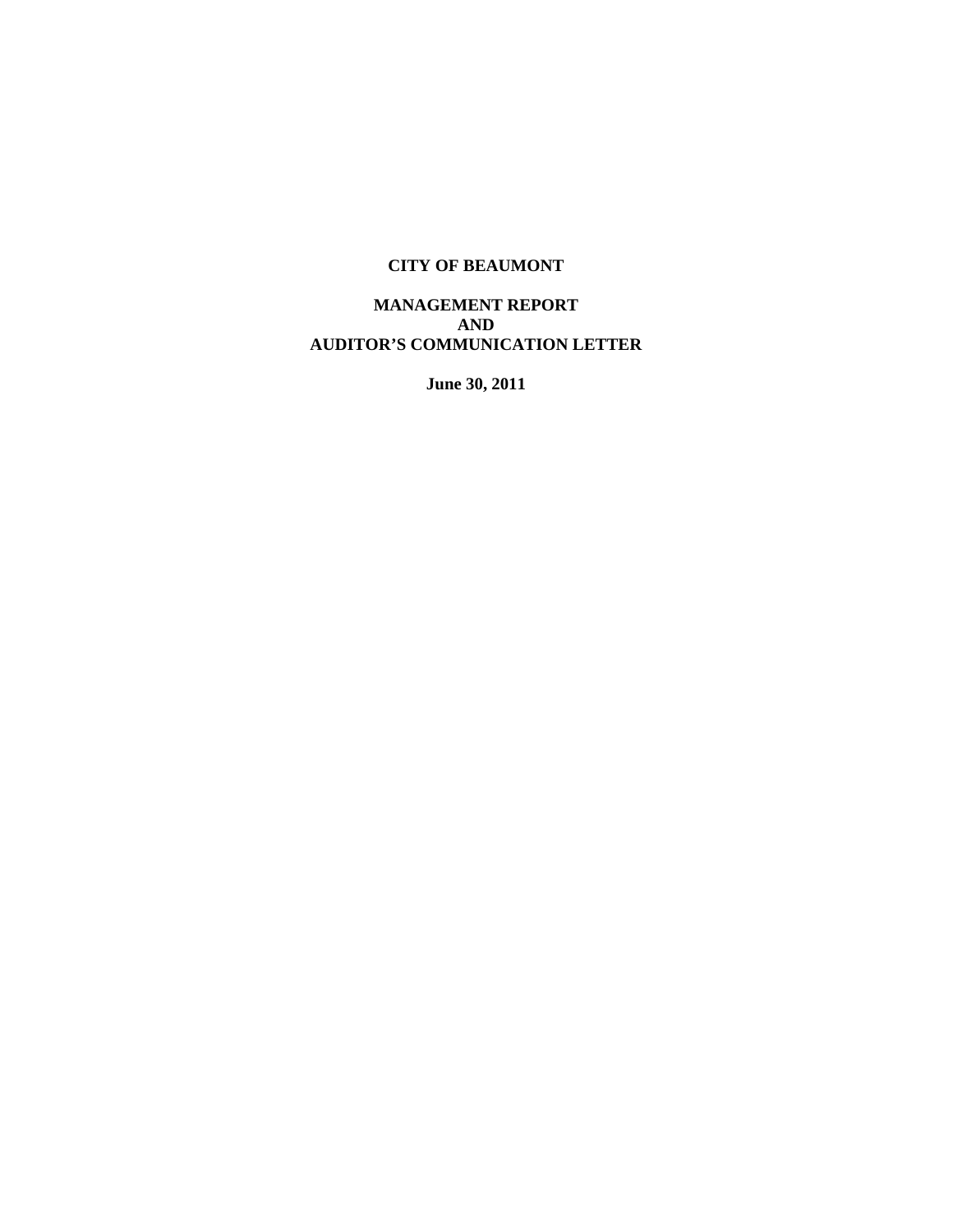# **CITY OF BEAUMONT**

JUNE 30, 2011

# **TABLE OF CONTENTS**

| <b>Independent Auditor's Report on Internal Control over Financial Reporting and</b><br>on Compliance and Other Matters Based on an Audit of Financial Statements |
|-------------------------------------------------------------------------------------------------------------------------------------------------------------------|
| <b>Current Year Recommendations:</b>                                                                                                                              |
| <b>Material Weakness:</b>                                                                                                                                         |
|                                                                                                                                                                   |
| <b>Significant Deficiencies:</b>                                                                                                                                  |
|                                                                                                                                                                   |
|                                                                                                                                                                   |
|                                                                                                                                                                   |
|                                                                                                                                                                   |
| 2011-6 Deficiencies in the employee advances and employee computer                                                                                                |
|                                                                                                                                                                   |
| <b>Compliance or Other Matters:</b>                                                                                                                               |
| 2011-7 Failed to submit the fiscal year 09-10 Agency's Annual Report                                                                                              |
| to the respective legislative body within six months after the end                                                                                                |
|                                                                                                                                                                   |
|                                                                                                                                                                   |
|                                                                                                                                                                   |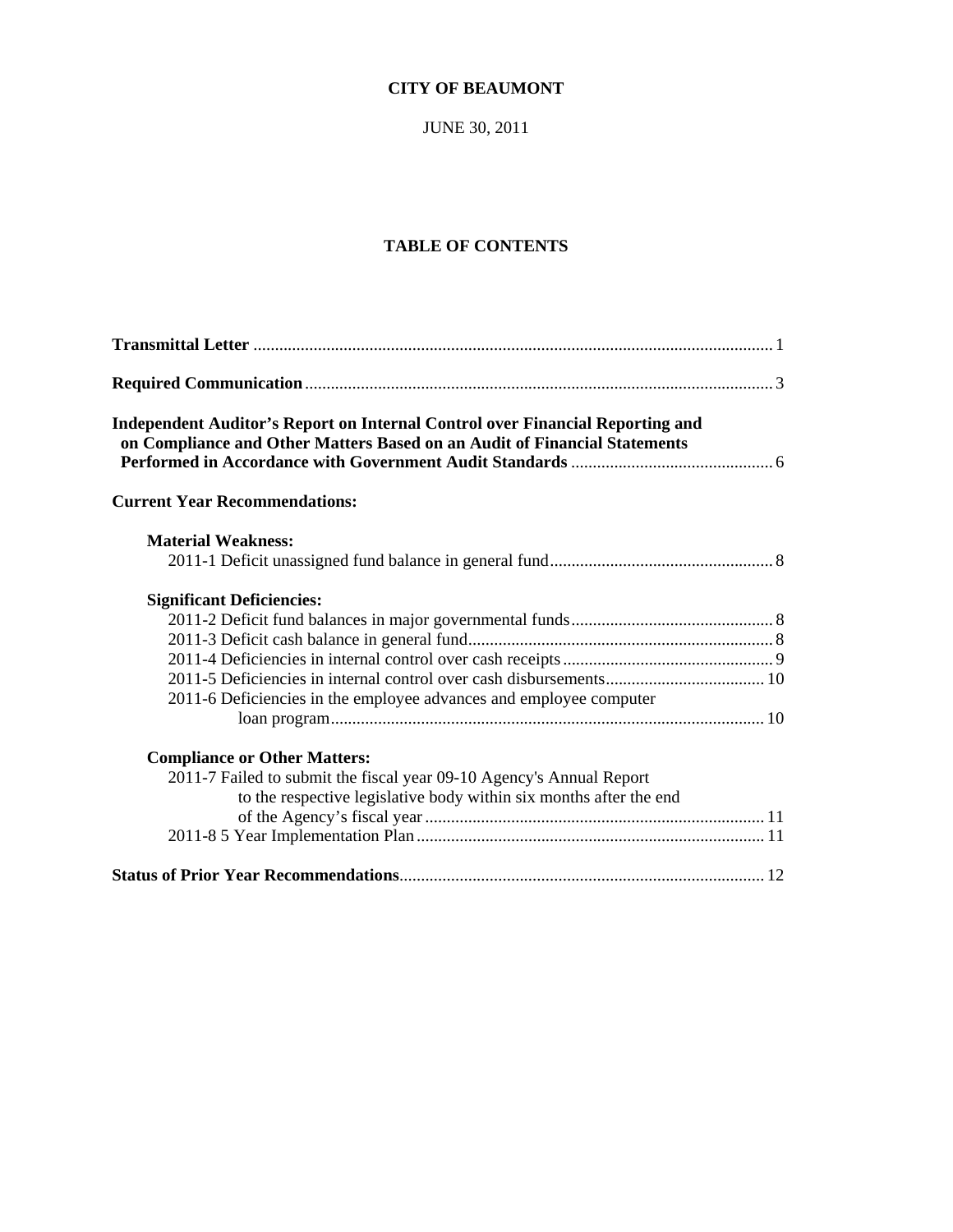MOSS, LEVY & HARTZHEIM LLP CERTIFIED PUBLIC ACCOUNTANTS

**PARTNERS** 

**PARTNERS** COMMERCIAL ACCOUNTING & TAX SERVICES GOVERNMENTAL AUDIT SERVICES 9107 WILSHIRE BLVD. SUITE 500<br>BEVERLY HILLS, CA 90210 SUITE 500 5800 E. HANNUM, SUITE E CRAIG A HARTZHEIM, CPA BEVERLY HILLS, CA 90210 CULVER CITY, CA 90230 HADLEY Y HUI, CPA TEL: 310.273.2745<br>FAX: 310.670.1689

 FAX: 310.670.1689 FAX: 310.670.1689 www.mlhcpas.com www.mlhcpas.com

August 1, 2012

To the City Council of the City of Beaumont Beaumont, California

In planning and performing our audit of the financial statements of the governmental activities, businesstype activities, each major fund, and the aggregate remaining fund information of the City of Beaumont, California (City), as of and for the fiscal year ended June 30, 2011, in accordance with auditing standards generally accepted in the United States of America, we considered the City's internal control over financial reporting (internal control) as a basis for designing our auditing procedures for the purpose of expressing our opinions on the financial statements, but not for the purpose of expressing an opinion on the effectiveness of the City's internal control. Accordingly, we do not express an opinion on the effectiveness of the City's internal control.

Our consideration of internal control was for the limited purpose described in the preceding paragraph and was not designed to identify all deficiencies in internal control that might be significant deficiencies or material weaknesses and therefore, there can be no assurance that all such deficiencies have been identified. However, as discussed below, we identified certain deficiencies in internal control that we consider to be significant deficiencies and material weaknesses.

A deficiency in internal control exists when the design or operation of a control does not allow management or employees, in the normal course of performing their assigned functions, to prevent, or detect and correct misstatements on a timely basis. A material weakness is a deficiency, or combination of deficiencies in internal control, such that there is a reasonable possibility that a material misstatement of the entity's financial statements will not be prevented, or detected and corrected on a timely basis. We consider the deficiency presented in the current year recommendations section as finding 2011-1 to be a material weakness.

A significant deficiency is a deficiency, or a combination of deficiencies, in internal control that is less severe than a material weakness, yet important enough to merit attention by those charged with governance. We consider the deficiencies presented in the current year recommendations section as findings 2011-2 through 2011-6 to be significant deficiencies.

During our audit, we noted certain other matters involving internal controls and their operations, compliance, or other matters, and are submitting, for your consideration, related recommendations designed to help the City make improvements and achieve operational efficiencies. These observations are described in the current year recommendations section as findings 2011-7 and 2011-8. Our comments reflect our desire to be of continuing assistance to the City.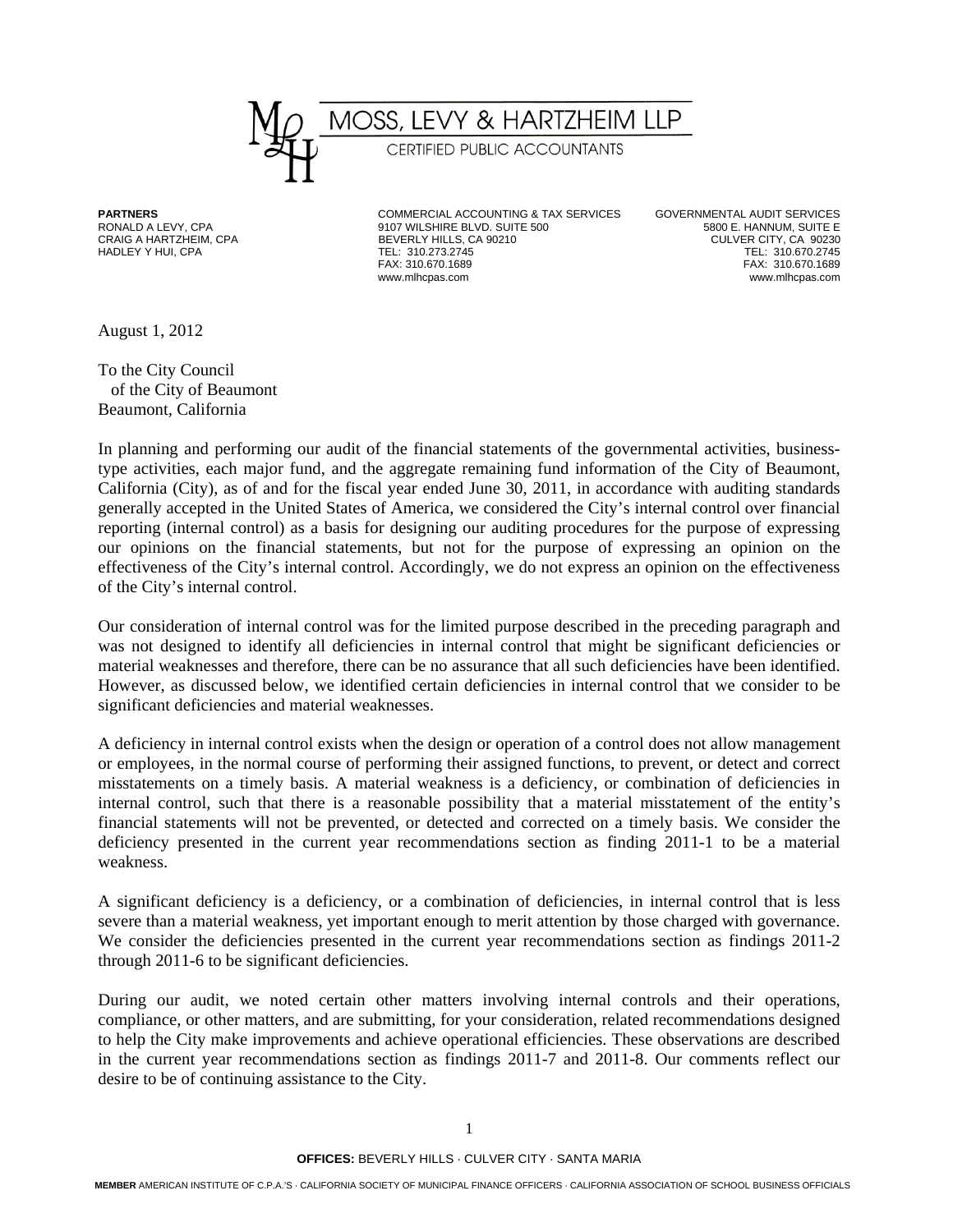The City's written responses to the findings identified in our audit are described in the current year recommendations section. We did not audit the City's responses and, accordingly, we express no opinion on them. In addition, we would be pleased to discuss the recommendations in further detail at your convenience, to perform any additional study of these matters, or to assist you in implementing these recommendations.

We have included in this report a summary of communications with the City Council as required by professional auditing standards as well as an Auditor's report on internal control as required under Government Auditing Standards. We would like to thank the City's management and staff for the courtesy and cooperation extended to us during the course of our engagement. The accompanying communications and recommendations are intended solely for the information and use of the City Council and management, and is not intended to be and should not be used by anyone other than these specified parties.

Very truly yours,

Mores, Leary & Analystain

MOSS, LEVY & HARTZHEIM, LLP Culver City, CA August 1, 2012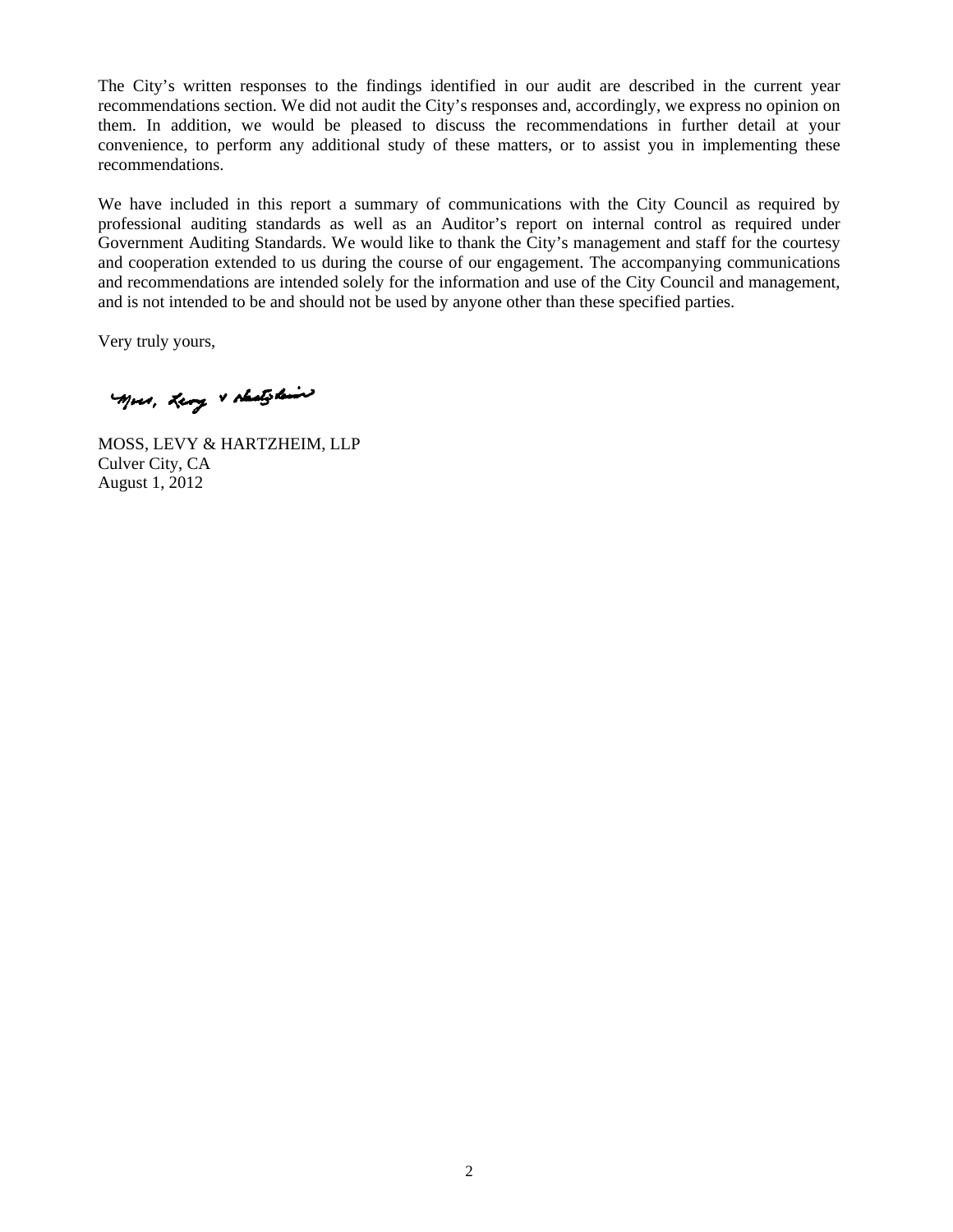

**PARTNERS** 

**PARTNERS** COMMERCIAL ACCOUNTING & TAX SERVICES GOVERNMENTAL AUDIT SERVICES PORT A LEVIS AND STATE SOUTH A LEVEL A LEVEL AND STATE SOUTH A LEVEL AND SUITE ENDING SUITE SOUTH SUITE SOUTH<br>BEVERLY HILLS, CA 90210 CRAIG A HARTZHEIM, CPA BEVERLY HILLS, CA 90210 CULVER CITY, CA 90230 HADLEY Y HUI, CPA TEL: 310.273.2745<br>
FAX: 310.670.2745<br>
FAX: 310.670.1689 FAX: 310.670.1689 FAX: 310.670.1689 FAX: 310.670.1689 FAX: 310.670.1689 www.mlhcpas.com www.mlhcpas.com example www.mlhcpas.com

August 1, 2012

To the City Council of the City of Beaumont Beaumont, California

We have audited the financial statements of the governmental activities, the business type activities, each major fund, and the aggregate remaining information of the City of Beaumont (City) for the fiscal year ended June 30, 2011. Professional standards require that we provide you with the information about our responsibilities under auditing standards generally accepted in the United States of America, and *Government Auditing Standards* as well as certain information related to the planned scope and timing of our audit. We have communicated such information in our letter to you dated July 25, 2011. Professional standards also require that we communicate to you the following information related to our audit.

# Significant Audit Findings

# *Qualitative Aspects of Accounting Practices*

Management is responsible for the selection and use of appropriate accounting policies. The significant accounting policies used by the City are described in Note 1 to the financial statements. As discussed in Note 1 of the notes to the basic financial statements, two new accounting pronouncements were adopted during the fiscal year. The new pronouncements are Governmental Accounting Standards Board (GASB) Statement No. 54, *Fund Balance Reporting and Governmental Fund Type Definitions* and Statement No. 59, *Financial Instruments Omnibus*. The implementation of GASB Statement No. 54 had an effect on the financial statements, whereas Statement No. 59 did not. We noted no transactions entered into by the City during the fiscal year for which there is a lack of authoritative guidance or consensus. All significant transactions have been recognized in the financial statements in the proper period.

Accounting estimates are an integral part of the financial statements prepared by management and are based on management's knowledge and experience about past and current events and assumptions about future events. Certain accounting estimates are particularly sensitive because of their significance to the financial statements and because of the possibility that future events affecting them may differ significantly from those expected. The most sensitive estimates affecting the City's financial statements were:

Management's estimate of the funding progress for CALPERS is based on CALPERS's estimate, the funding progress of Other Postemployment Benefits (OPEB) is based on an actuarial report prepared by a third party, the collectability of receivables (including accounts, notes and loans receivable, and advances to RDA), the estimated historical cost of capital assets and the estimated useful life of the capital assets were based on historical data and industry guidelines. We evaluated the key factors and assumptions used to develop these estimates in determining that they are reasonable in relation to the financial statements taken as a whole.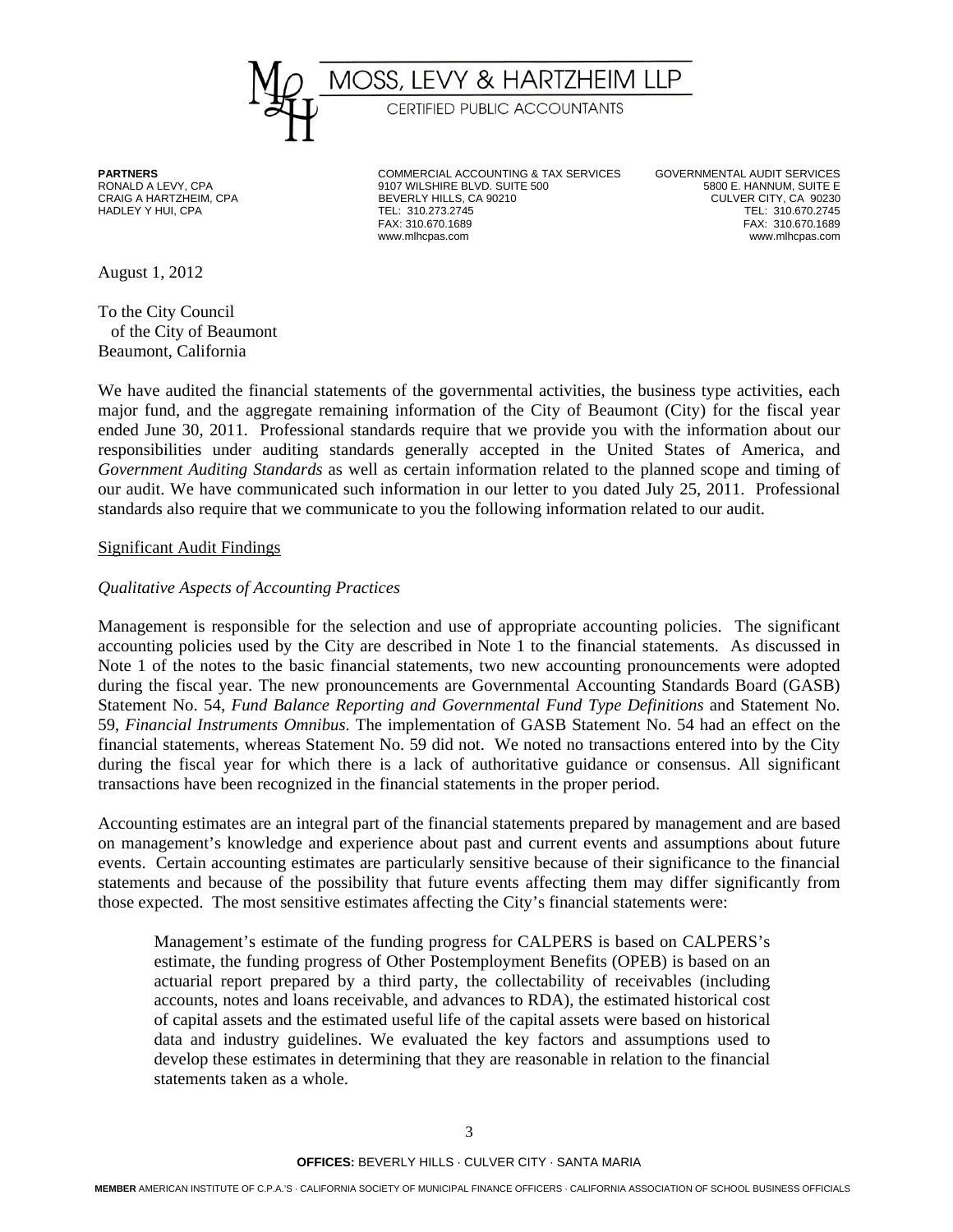# *Difficulties Encountered in Performing the Audit*

We encountered no significant difficulties in dealing with management in performing and completing our audit.

# *Corrected and Uncorrected Misstatements*

Professional standards require us to accumulate all known and likely misstatements identified during the audit, other than those that are trivial, and communicate them to the appropriate level of management. Management has corrected all such misstatements. \$1,057,894 of the misstatements detected as a result of audit procedures and corrected by management were material, either individually or in the aggregate, to the financial statements taken as a whole. Audit journal entries aggregating \$1,057,894 were for accounts payable, notes receivable, cash, advances to other funds, and deferred revenue.

# *Disagreements with Management*

For purposes of this letter, professional standards define a disagreement with management as a financial accounting, reporting, or auditing matter, whether or not resolved to our satisfaction, that could be significant to the financial statements or the auditor's report. We are pleased to report that no such disagreements arose during the course of our audit.

# *Management Representations*

We have requested certain representations from management that are included in the management representation letter dated August 1, 2012.

#### *Management Consultations with Other Independent Accountants*

In some cases, management may decide to consult with other accountants about auditing and accounting matters, similar to obtaining a "second opinion" on certain situations. If a consultation involves application of an accounting principle to the City's financial statements or a determination of the type of auditor's opinion that may be expressed on those statements, our professional standards require the consulting accountant to check with us to determine that the consultant has all the relevant facts. To our knowledge, there were no such consultations with other accountants.

#### *Other Audit Findings or Issues*

We generally discuss a variety of matters, including the application of accounting principles and auditing standards, with management each year prior to retention as the City's auditors. However, these discussions occurred in the normal course of our professional relationship and our responses were not a condition to our retention.

#### *Other Information in Documents Containing Audited Financial Statements*

With respect to the supplementary information accompanying the financial statements, we made certain inquiries of management and evaluated the form, content, and methods of preparing the information to determine that the information complies with accounting principles generally accepted in the United States of America, the method of preparing it has not changed from the prior period, and the information is appropriate and complete in relation to our audit of the financial statements. We compared and reconciled the supplementary information to the underlying accounting records used to prepare the financial statements or to the financial statements themselves.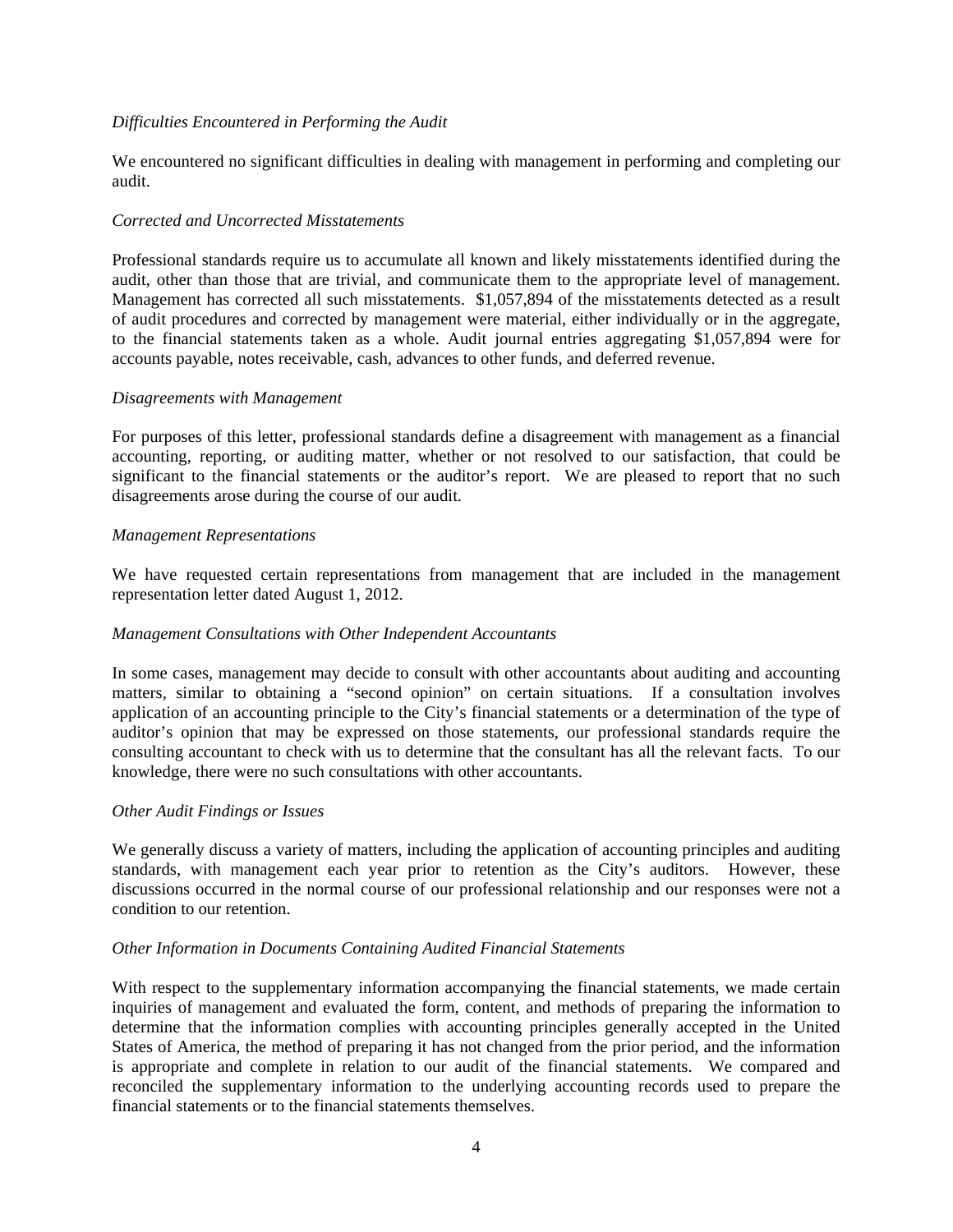The City's General Fund had a deficit unassigned fund balance of \$10,871,054 at June 30, 2011. It is uncertain whether the \$22,380,000 advances to the Beaumont Redevelopment Agency will be collectible due to the dissolution of the Redevelopment Agency. The City's general fund continues to rely on overhead reimbursement and services payments from various CFDs within the City to balance its budget. The City, in its 2012-13 budget, also used a one-time transfer of \$2 million from its Equipment Replacement Fund to help balance the budget. It is uncertain if the City will be able to; 1) balance its general fund budget if such revenues are no longer available, and 2) reduce the deficit without additional revenue sources or expenditure cuts.

This information is intended solely for the information and use of the City Council and Management of the City and is not intended to be and should not be used by anyone other than these specified parties.

Very truly yours,

Mores, Leary & Australia

MOSS, LEVY & HARTZHEIM, LLP Culver City, CA August 1, 2012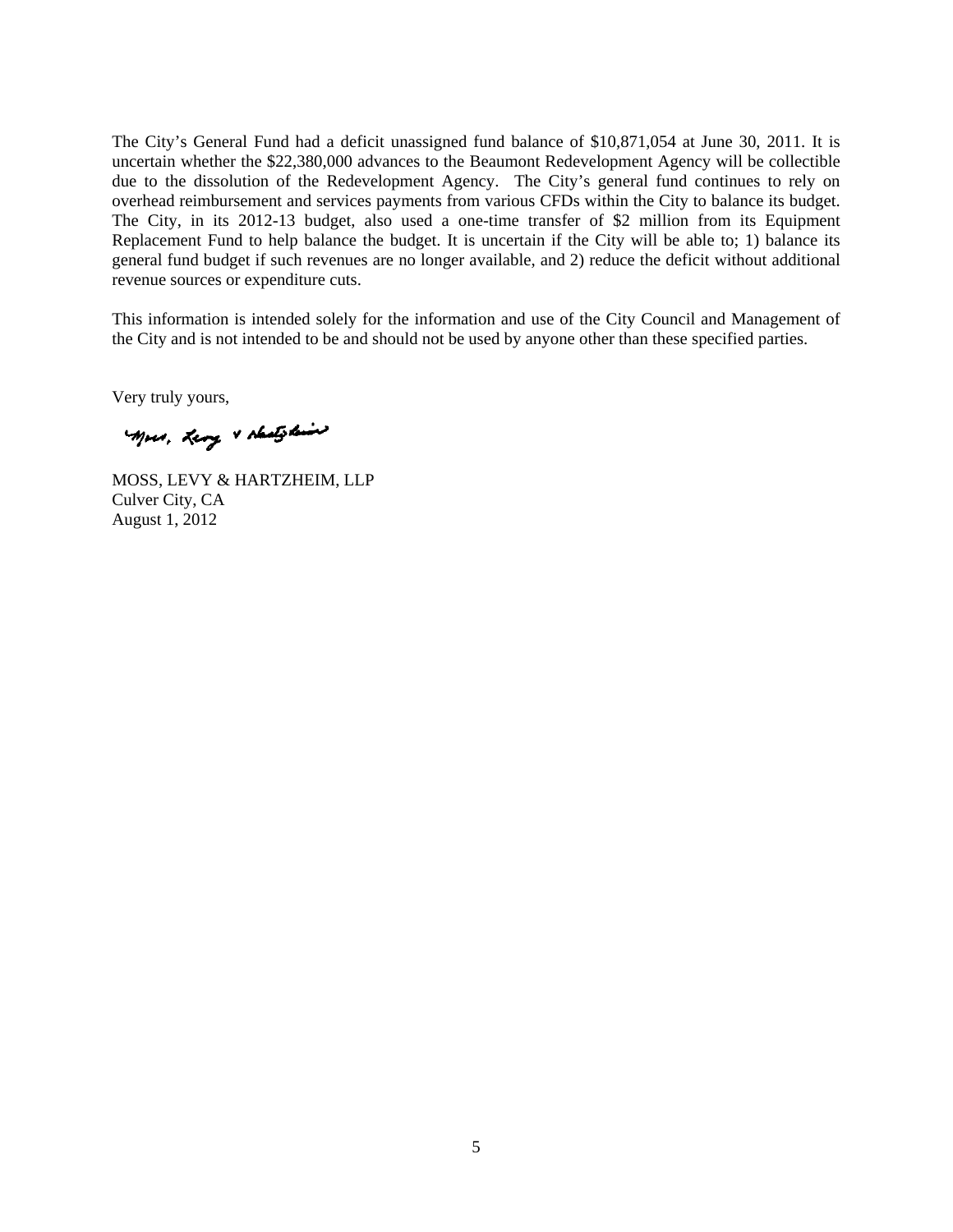MOSS, LEVY & HARTZHEIM LLP CERTIFIED PUBLIC ACCOUNTANTS

PARTNERS COMMERCIAL ACCOUNTING & TAX SERVICES GOVERNMENTAL AUDIT SERVICES RONALD A LEVY, CPA 9107 WILSHIRE BLVD. SUITE 500 5800 E. HANNUM, SUITE E BEVERLY HILLS, CA 90210 CULVER CITY, CA 90230<br>TEL: 310.273.2745 TEL: 10.670.2745 HADLEY Y HUI, CPA TEL: 310.273.2745<br>FAX: 310.670.1689 www.mlhcpas.com

FAX: 310.670.1689 FAX: 310.670.1689

# **INDEPENDENT AUDITORS' REPORT ON INTERNAL CONTROL OVER FINANCIAL REPORTING AND ON COMPLIANCE AND OTHER MATTERS BASED ON AN AUDIT OF FINANCIAL STATEMENTS PERFORMED IN ACCORDANCE WITH** *GOVERNMENT AUDITING STANDARDS*

To the City Council of the City of Beaumont Beaumont, California

We have audited the accompanying financial statements of the governmental activities, business-type activities, each major fund, and the aggregate remaining fund information of the City of Beaumont, California (City) as of and for the fiscal year ended June 30, 2011 and have issued our report thereon dated August 1, 2012. We conducted our audit in accordance with auditing standards generally accepted in the United States of America and the standards applicable to financial audits contained in *Government Auditing Standards*, issued by the Comptroller General of the United States.

#### Internal Control Over Financial Reporting

Management of City of Beaumont is responsible for establishing and maintaining effective internal control over financial reporting. In planning and performing our audit, we considered City of Beaumont's internal control over financial reporting as a basis for designing our auditing procedures for the purpose of expressing our opinions on the financial statements, but not for the purpose of expressing an opinion on the effectiveness of City of Beaumont's internal control over financial reporting. Accordingly, we do not express an opinion on the effectiveness of the City of Beaumont's internal control over financial reporting.

Our consideration of internal control was for the limited purpose described in the preceding paragraph and was not designed to identify all deficiencies in internal control that might be significant deficiencies or material weakness and therefore, there can be no assurance that all such deficiencies have been identified. However, as discussed below, we identified certain deficiencies in internal control that we consider to be significant deficiencies.

A deficiency in internal control exists when the design or operation of a control does not allow management or employees, in the normal course of performing their assigned functions, to prevent, or detect and correct misstatements on a timely basis. A material weakness is a deficiency, or a combination of deficiencies in internal control, such that there is a reasonable possibility that a material misstatement of the entity's financial statements will not be prevented, or detected and corrected, on a timely basis. We consider the deficiency descried in this report to be material weakness, as item 2011-1.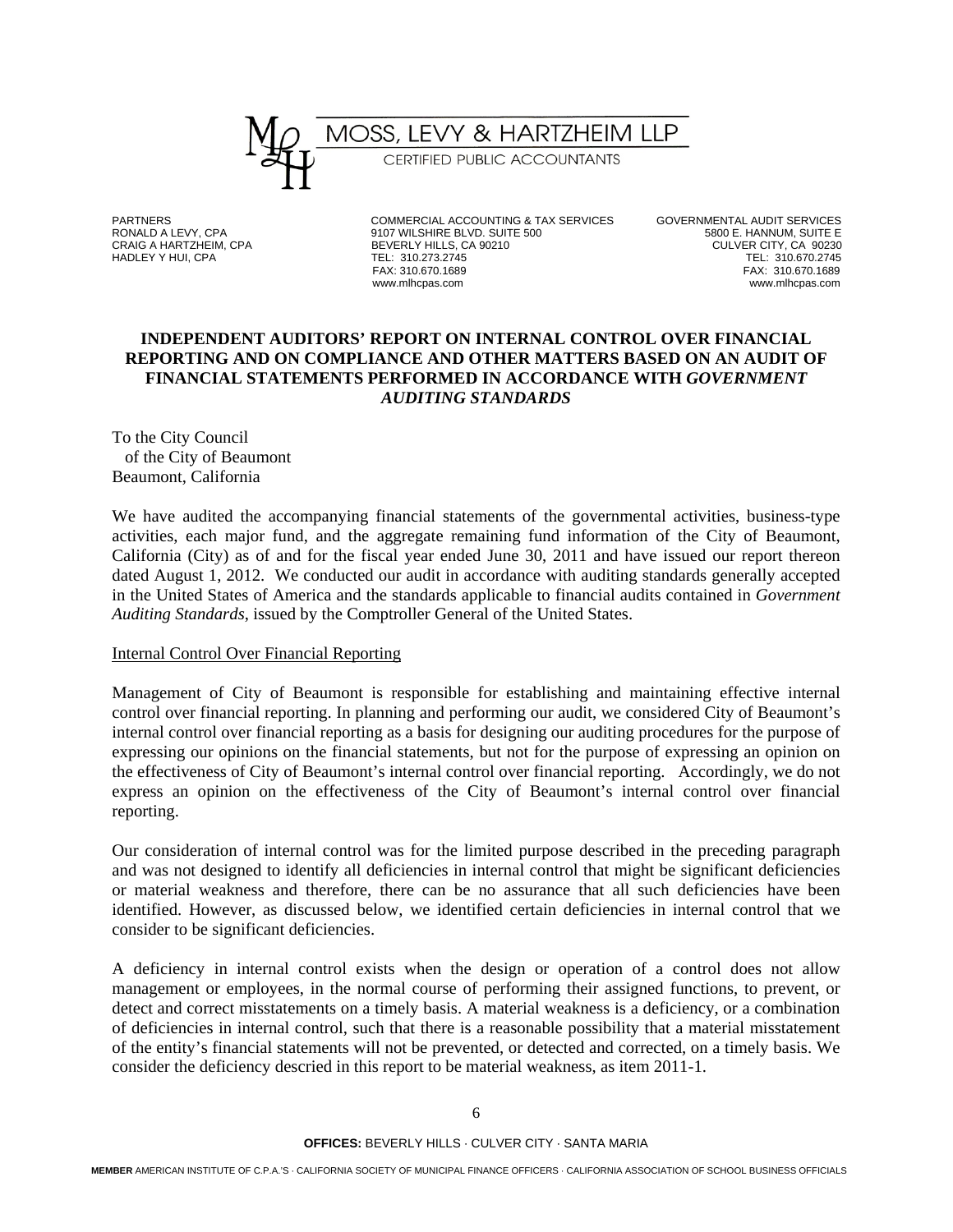A significant deficiency is a deficiency, or a combination of deficiencies, in internal control that is less severe than a material weakness, yet important enough to merit attention by those charged with governance. We consider the deficiencies described in this report to be significant deficiencies, as items 2011-2 through 2011-6.

# Compliance and Other Matters

As part of obtaining reasonable assurance about whether the City's financial statements are free of material misstatement, we performed tests of its compliance with certain provisions of laws, regulations, contracts, and grant agreements, noncompliance with which could have a direct and material effect on the determination of financial statement amounts. However, providing an opinion on compliance with those provisions was not an objective of our audit, and accordingly, we do not express such an opinion. The results of our tests disclosed two instances of noncompliance that are required to be reported under Government Auditing Standards and which are described in this report, as items 2011-7 and 2011-8.

The City's responses to the findings identified in our audit are described in this report. We did not audit the City's responses and, accordingly, we express no opinion on them.

This report is intended solely for the information and use of the City council, management, and passthrough entities and is not intended to be and should not be used by anyone other than these specified parties.

Very truly yours,

Mors, Leong & Nastylain

Moss, Levy & Hartzheim LLP Culver City, California August 1, 2012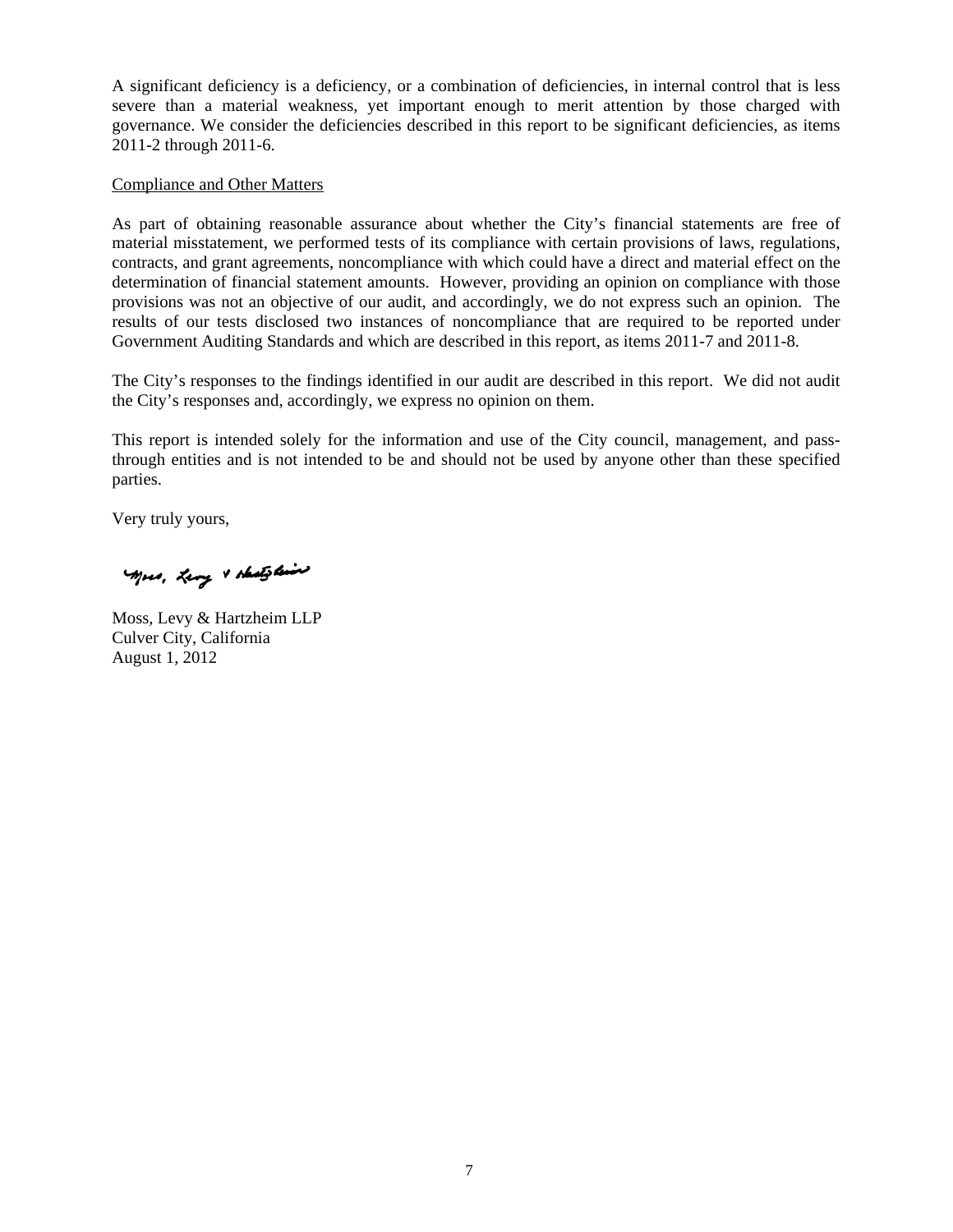### **CURRENT YEAR RECOMMENDATIONS**

### **Material Weakness**

2011-1 Finding – Deficit unassigned fund balance in general fund: In preparation of the financial statements, we noted that the general fund had a deficit unassigned fund balance of \$10,871,054 at June 30, 2011.

### Effect:

With a material deficit amount in unassigned fund balance, it is an indication that the City has significant deficit spending in its general operation. With successive years of operating deficits this causes a financial hardship on the City. The general fund is the operating fund of the City and with a potential RDA advances that can't be collected. The City will not have the working capital to operate.

# Recommendation:

We recommend the City develop a management action plan to eliminate or reduce the deficit unassigned fund balances and deficit spending.

# Management's Response:

The City has instituted a hiring freeze and done an overall review of all operating expenditures with department heads to capture additional savings. In addition, the City has reviewed and adjusted its operating and capital expenditure programs to reduce any deficit spending.

# **Significant Deficiencies**

### 2011-2 Finding – Deficit fund balances in major governmental funds:

 In preparation of the financial statement, we noted that a deficit fund balance of \$20,247,435 exits in the Community Redevelopment Capital Projects fund and a deficit fund balance of \$752,698 exits in the Capital Improvement Capital Project Fund.

# Effect:

The funds with a deficit fund balance are in effect borrowing from City funds with positive fund balances. If the City continues to rely on borrowing to finance current operations, the City will eventually experience severe fiscal problems.

#### Recommendation:

We recommend the City develop a management action plan to reduce or eliminate the deficit fund balances and deficit spending.

#### Management's Response:

The Community Redevelopment Capital Projects fund no longer exists since the dissolution by the State Legislature. A receivable in the General Fund, that funded the RDA capital projects, is expected to be repaid from future property tax revenue.

# 2011-3 Finding – Deficit cash balance in general fund:

 During the review of the trial balance, we noted that the general fund had a deficit cash balance which resulted in borrowing cash from the Community Facilities Capital Project Fund as of June 30, 2011.

#### Effect:

 Funds with deficit cash balances are borrowing cash from restricted capital project funds for activities that are not designated by the capital project fund. In the event that the City does not obtain cash flows to support operations, the City could become insolvent. There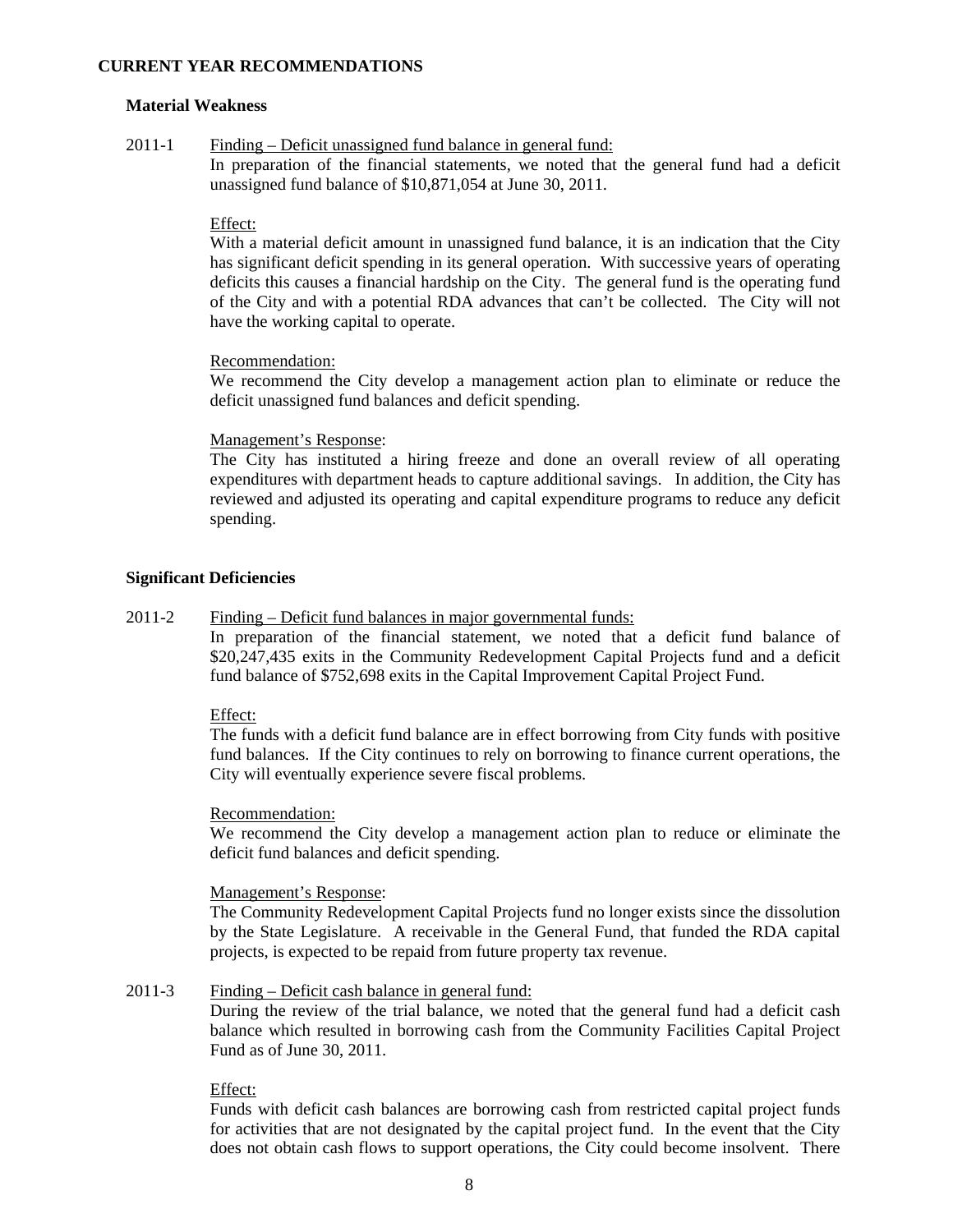could also be some compliance impact if the City is borrowing funds for operating and they are not intended for that purpose.

# **CURRENT YEAR RECOMMENDATIONS (Continued)**

# **Significant Deficiencies (Continued)**

2011-3 Finding – Deficit cash balance in general fund: (Continued)

### Recommendation:

We recommend the City attempt to ensure that that no funds have deficit cash balances at the fiscal year end and develop a management action plan to reduce or eliminate the deficit spending.

# Management's Response:

The repayment of the receivable from the redevelopment agency capital projects fund of approximately \$22 million will eliminate the inter-fund borrowing. The City's cash flow plan eliminates the need for any additional inter-fund borrowing.

# 2011-4 Finding – Deficiencies in internal control over cash receipts:

 During our review and testing of the internal control of cash receipts, we noted the following deficiencies:

- a) There was a lack of segregation of duties at the Community Center. The person who receives cash also enters cash receipts into the system, reconciles cash receipts to the daily reports, and prepares deposit slips.
- b) Manual cash receipt books at the Community Center were not used in sequence.
- c) There was insufficient supporting documentation for several items tested at the Community Center, such as copy of pink slips of receipts that should be attached to the manual cash receipt books.
- d) There was a lack of reconciliation procedures.

# Effect:

Without adequate segregation of duties over cash receipts and an established system to reconcile the cash receipts, misappropriation of funds may occur. Additionally, it is difficult to verify the accuracy of the amount charged or received from the customer, as well as effective control if receipt books are not properly used in sequence. Also, when sufficient supporting documentation is not obtained or retained, an embezzlement of funds could occur and go undetected.

# Recommendation:

We recommend that the City ensure there is sufficient segregation of duties over receiving payments, recording cash receipts, reconciling cash receipts to daily reports, and preparing deposit slips. The City also needs to ensure that manual cash receipt books are properly used and that all cash receipting procedures are performed to reduce the likelihood of a misappropriation of funds. Additionally, the City should establish a centralized system to reconcile all cash receipts and ensure all supporting documentation is obtained or retained.

# Management's Response:

The "Incode" electronic cash receipting system has been implemented at the Community Center and the same procedures used at City Hall are now being used at the Community Center.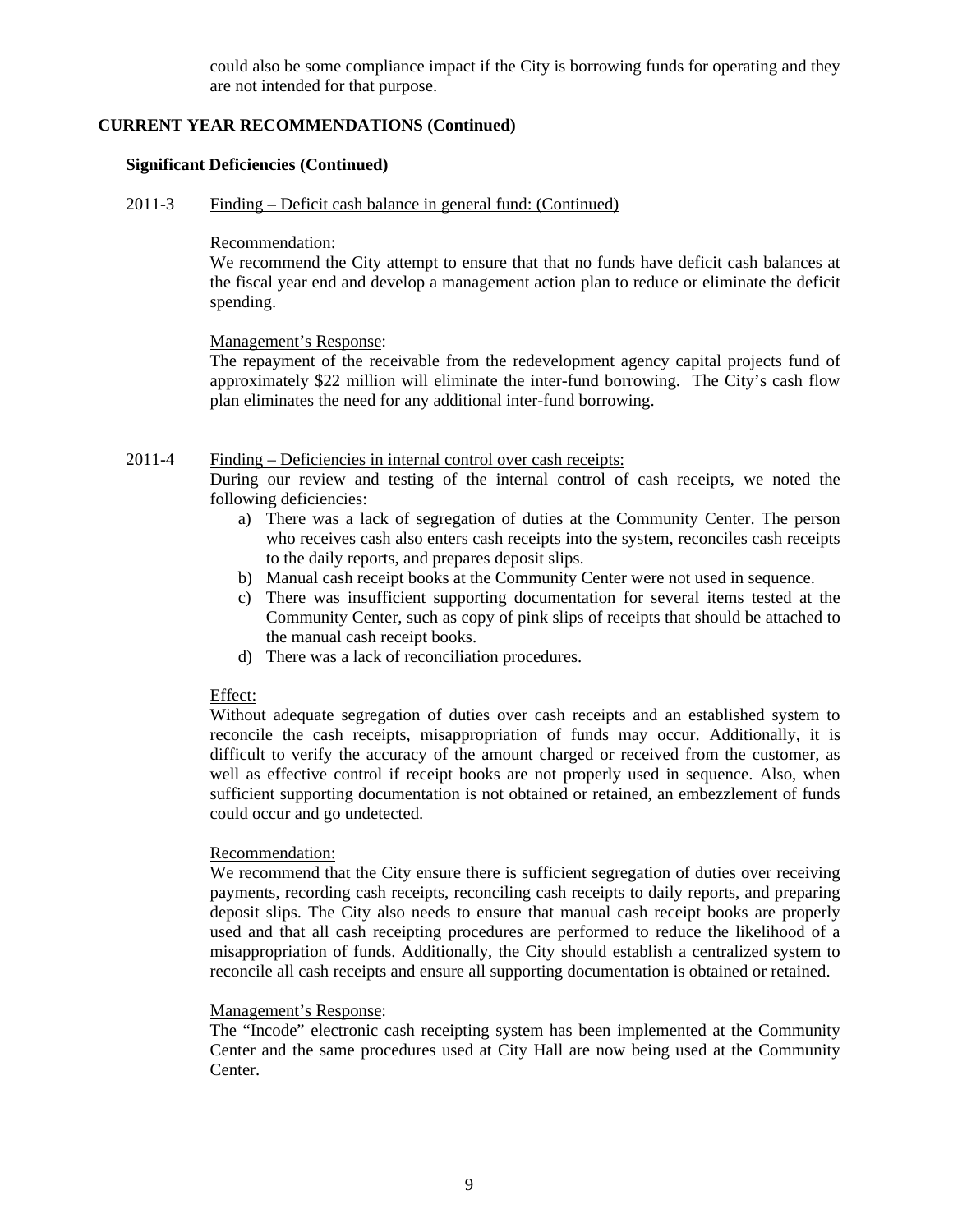# **CURRENT YEAR RECOMMENDATIONS (Continued)**

## **Significant Deficiencies (Continued)**

# 2011-5 Finding – Deficiencies in internal control over cash disbursements:

During our review and testing of the internal control of cash disbursements, we noted that there was a lack of control and oversight over debit and credit card usage due to the absence of City formal written policies. Furthermore, we also noted that there was not sufficient supporting documentation (receipts) from City credit card holders.

# Effect:

The absence of formal written policies over credit cards and debit cards usage increases the risk of fraud which could lead to an increased likelihood of misappropriation of funds. Without sufficient supporting documentation, it is difficult to ascertain whether purchases were for the City's benefit.

# Recommendation:

We recommend that the City establish written policies and procedures in regards to the credit card and debit card usage. Additionally, the City should obtain/retain adequate supporting documentation, including detailed receipts stating the purpose of the purchases, prior to processing for payment for credit card bills.

# Management's Response:

Our Human Resources department will prepare a policy on the use of credit/debit cards and cardholders will be required to submit receipts prior to payment as part of the policy.

# 2011-6 Finding – Deficiencies in the employee advances and employee computer loan program:

During our review of receivables, it was noted that there was neither a written policy for administration of, nor an agreement between the City and employees who are enrolled in, the employee computer loan program and for employee advances. We also noted that there was not sufficient supporting documentation presented for employee advances. Additionally, the employee computer loan program payment schedule prepared by the Accounting Department was not reconciled to the accounting records.

#### Effect:

Without a written policy or agreement between the City and employees enrolled in the employee computer loan program and for employee advances, there is no administrating instruction nor is there a binding contract to ensure the collectability of loans given. Moreover, without adequate supporting documentation and reconciliation procedures, there is an increased risk of misappropriation of funds.

#### Recommendation:

We recommend that the City establish policies and procedures for the employee advances and employee computer loan program, as well as written agreements with employees who are enrolled in the program to reduce the risk of uncollectible receivables. Also, the City should ensure that periodic reconciliations are prepared.

#### Management's Response:

The Human Resources Department is currently preparing computer loan and payroll advance policies and reconciliations will be done on a periodic basis.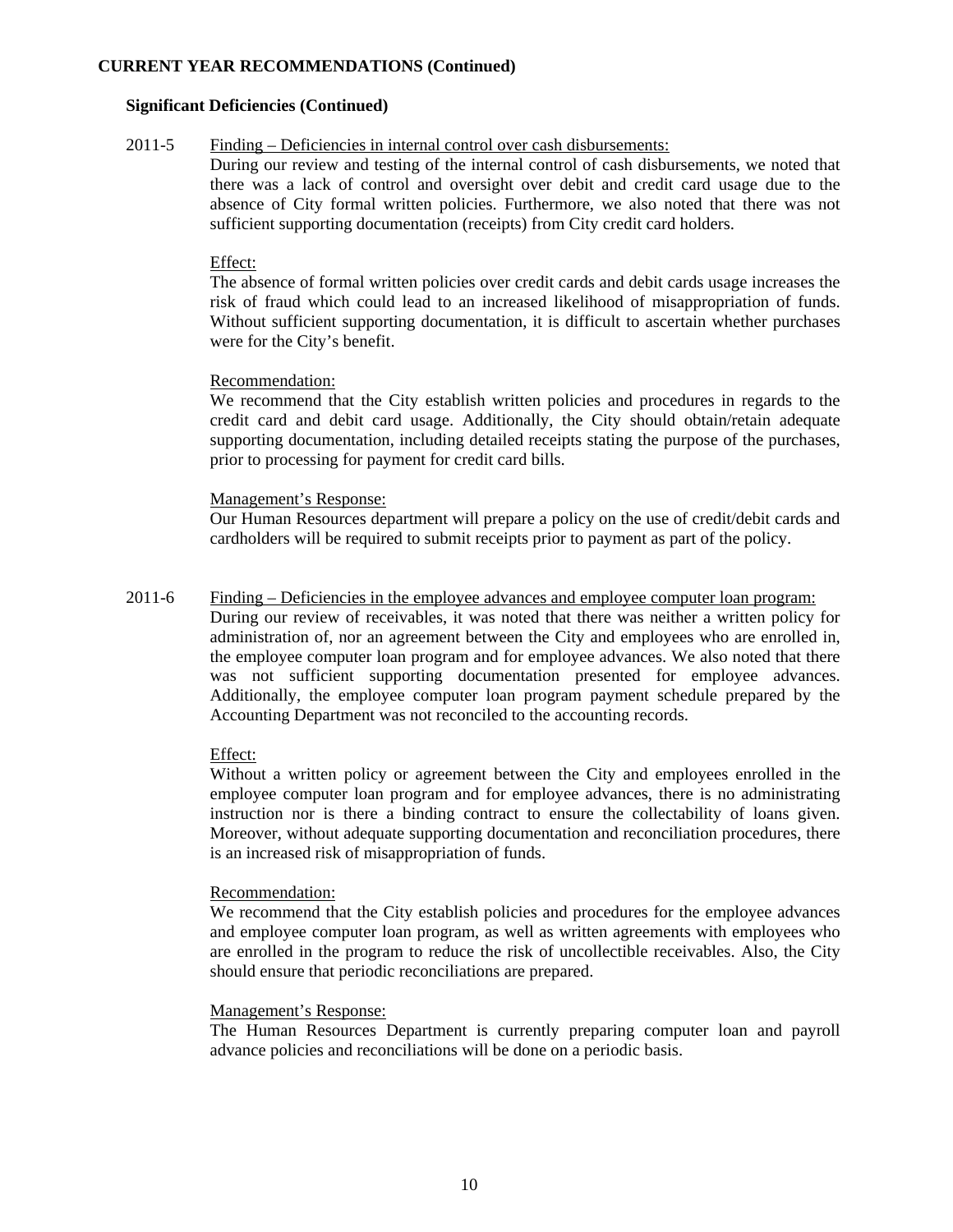# **CURRENT YEAR RECOMMENDATIONS (Continued)**

# **Other Matters**

2011-7 Finding - Failed to submit the fiscal year 09-10 Agency's Annual Report to the respective legislative body within six months after the end of the Agency's fiscal year: During the compliance audit for the Redevelopment Agency (Agency), we noted that the Agency failed to submit their fiscal year 09-10 Agency's Annual Report to the respective legislative body within six months after the end of the Agency's fiscal year. Furthermore, the Agency failed to file the Agency's Financial Transactions Report & Housing Activity Report to the State before the required deadline.

# Criteria:

 Section 33080.1 of the California Health and Safety Code requires that Redevelopment Agencies must present an annual report to its legislative body and the SCO within six months of the end of a fiscal year.

# Effect:

The Agency is not in compliance with the Health and Safety Code section 33080.1 of the state report filing requirement.

# Recommendation:

The Agency should provide their employees with sufficient training regarding state reporting requirements.

# Management's Response:

Agency staff is aware of the filing requirement and will attempt to file all reports timely.

# 2011-8 Finding - 5 year Implementation Plan:

 During the compliance audit for the Redevelopment Agency, we noted that, for the fiscal year ended June 30, 2011, the Agency had not adopted its 5 year implementation plan by the required due date per the California Health and Safety Code.

# Criteria:

 Section 33490 of the California Health and Safety Code requires that Redevelopment Agencies produce and approve timely an Implementation Plan for each project area every 5 years.

#### Effect:

 The Agency is not in compliance with the Health and Safety Code for implementation dates of required reports.

 Recommendation: The Agency should address this issue timely in the future.

#### Management's Response:

Due to the California State Legislature's dissolution of redevelopment agencies, the City feels this Implementation Plan is not necessary and it will not be done.